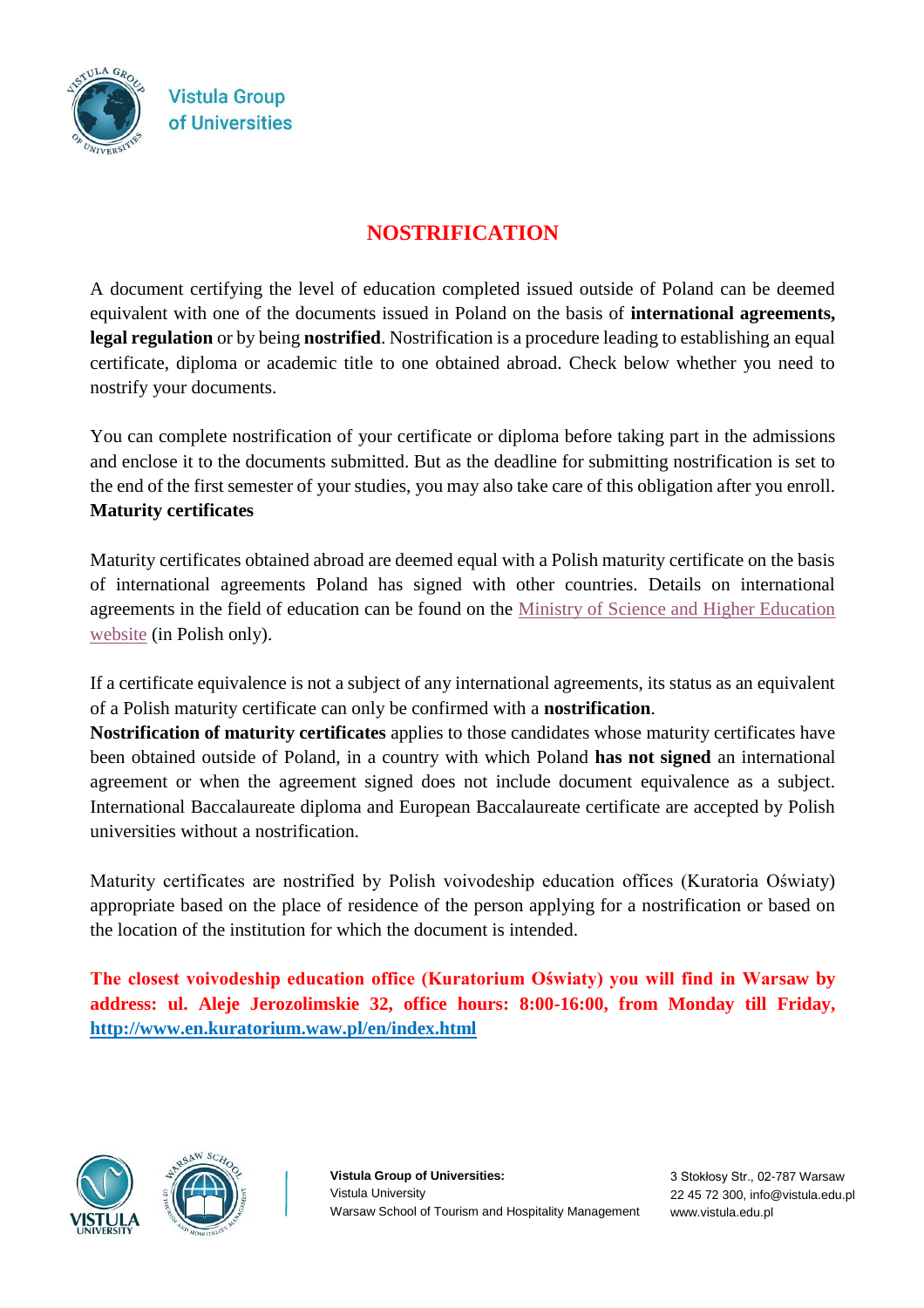

## **List of required documents for Nostrification:**

1. Completed application form (in Polish).

2. High school diploma with apostille or legalized high school diploma (or any other document confirming graduation abroad).

3. The certificate from the Consulate of the home country in Poland (or from the Ministry of Education), confirming that your high school diploma gives you the right to study at the Universities of your country and / or abroad.

4. High school diploma supplement.

5. Translation of the above listed documents into Polish (high school diploma, its supplement and the certificate issued by the Consulate (if it was issued not in Polish)).

6. Copy of your passport.

7. Other documents requested by the voivodeship education office.

## **Higher education diploma**

If you have received your higher education diploma on an appropriate level in the European Union, Organisation for Economic Co-operation and Development (OECD), European Free Trade Association (EFTA) member state, or the diploma you have obtained gives you the right to pursue studies in the country of its issue on the level equivalent to the level in Poland, then **you don't have to go through with the nostrification process**. There is also no need to nostrify documents obtained in the countries with which Poland has signed an agreement about mutual recognition of documents (the list of such agreements can be found on the [Ministry of Science and Higher Education website](http://www.nauka.gov.pl/?id=997) (in Polish only)). See below if your country is a member of one of the organisations mentioned above: European Union (EU) »

Austria, Belgium, Bulgaria, Croatia, Cyprus, Czech Republic, Denmark, Estonia, Finland, France, Germany, Greece, Hungary, Ireland, Italy, Latvia, Lithuania, Luxembourg, Malta, Netherlands, Poland, Portugal, Romania, Slovakia, Slovenia, Spain, Sweden, United Kingdom Organisation for Economic Co-operation and Development (OECD) »

Australia, Austria, Belgium, Canada, Chile, Czech Republic, Denmark, Estonia, Finland, France, Germany, Greece, Hungary, Iceland, Ireland, Israel, Italy, Japan, Luxembourg, Mexico, the Netherlands, New Zealand, Norway, Poland, Portugal, Slovakia, Slovenia, South Korea, Spain, Sweden, Switzerland, Turkey, United Kingdom, United States of America European Free Trade Association (EFTA) »



**Vistula Group of Universities:**  Vistula University Warsaw School of Tourism and Hospitality Management

3 Stokłosy Str., 02-787 Warsaw 22 45 72 300, info@vistula.edu.pl www.vistula.edu.pl